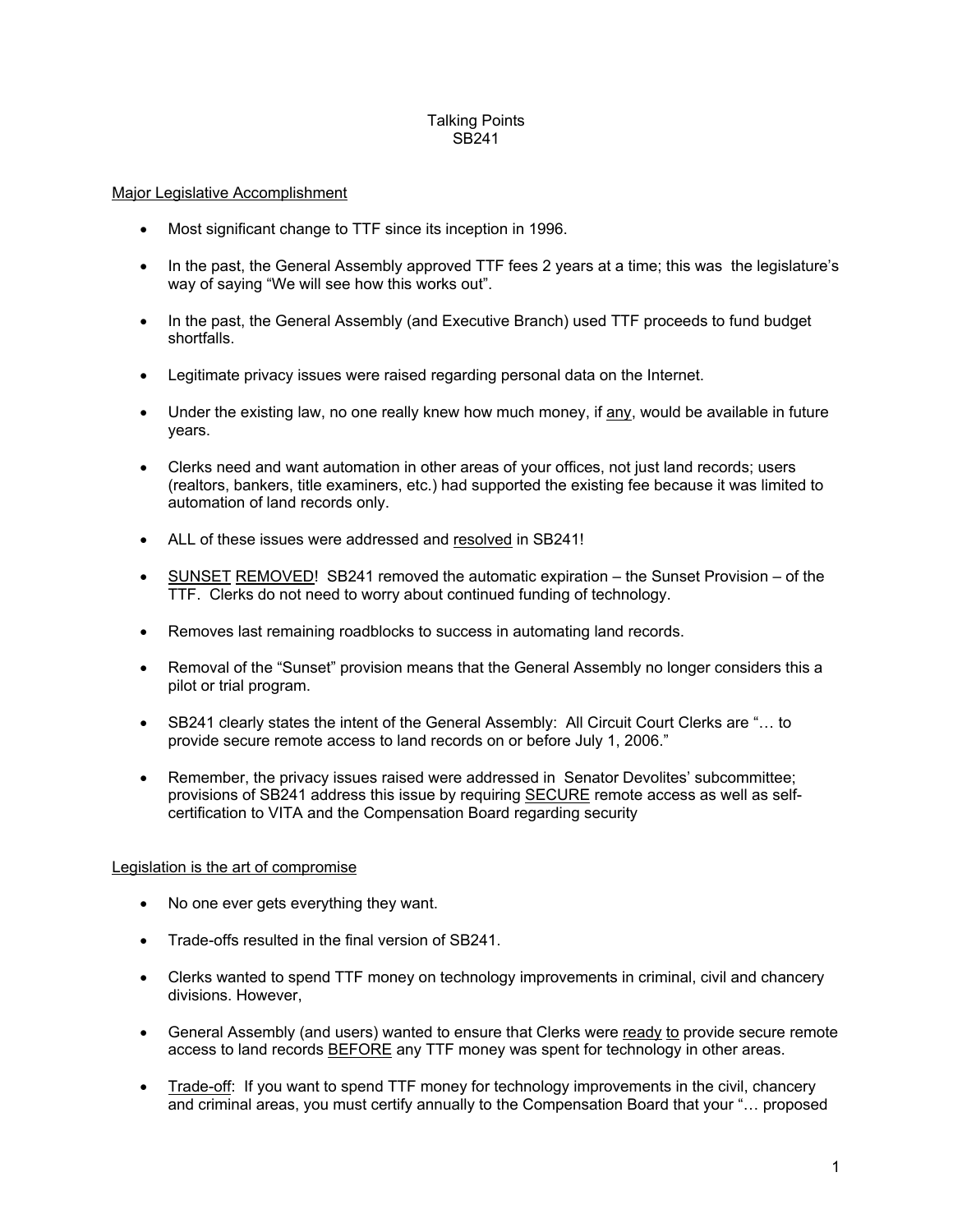technology improvements of (your) land records will accommodate secure remote access to (your) land records on a statewide basis." If you have implemented your plan and are capable of providing secure remote access to your land records, then you may ask for TTF money for technology applications in the other divisions of your offices.

- Another Trade-off: You, or your vendor, must certify compliance to the Compensation Board and VITA that you meet all VITA security standards.
- No use of TTF money for personnel. House members who proposed this amendment expressed concerns over continued "raids" of TTF money for other uses and saw this amendment as a means of preventing raids. While we recognize that this provision may create difficulties for some, it was a key provision for the House, so compromise was appropriate.
- BUT … the Budget Bill, which prevails over SB241, transfers \$1.49 million each year from the TTF to operating budgets to plug a \$1.49 million hole, AND, it transfers \$231,393 the first year and \$115,698 the second year to the GF

#### What's Next?

- Per 2.2-3808.2 B, you will need to post on your website a list of documents on your website. We have asked VITA to provide you with a template.
- In the first week of August, you will get the standard Compensation Board TTF budget submission instructions. In the instructions, you will be provided with:
	- A. A form to certify your compliance with VITA security standards.
	- B. A form to certify to the Compensation Board that your land records technology improvements will accommodate secure remote access.
	- C. If you have secure remote access, or have completed your plan to do so and want to request TTF money for other technology improvements, we will provide a certification form to do so.

(NOTE: We probably will not be able to have these forms in the body of the request; you will be given a link to our website)

#### PLAN, PLAN AND PLAN SOME MORE!

- This year, in August, you will have your \$2 money to spend, while you collect the new higher \$5 - fee effective July 1.
- BEFORE you ask for any money from the Compensation Board in August, you need to sit down with your vendor and review your TTF plan.
- Recognize that the money you will have in August 2004 will DOUBLE in August in 2005!
- Plan now to have your vendor tell you what it will take to FULLY implement secure remote access to your land records, what it will cost and when it will happen. You should develop a realistic financial plan to accommodate secure remote access to your land records.
- REMEMBER, it is the clear intent of the General Assembly that you provide secure remote access to your land records by July 1, 2006. In the Compensation Board's opinion, failure to do so, or failure to develop a realistic financial plan to do so, could jeopardize future funding.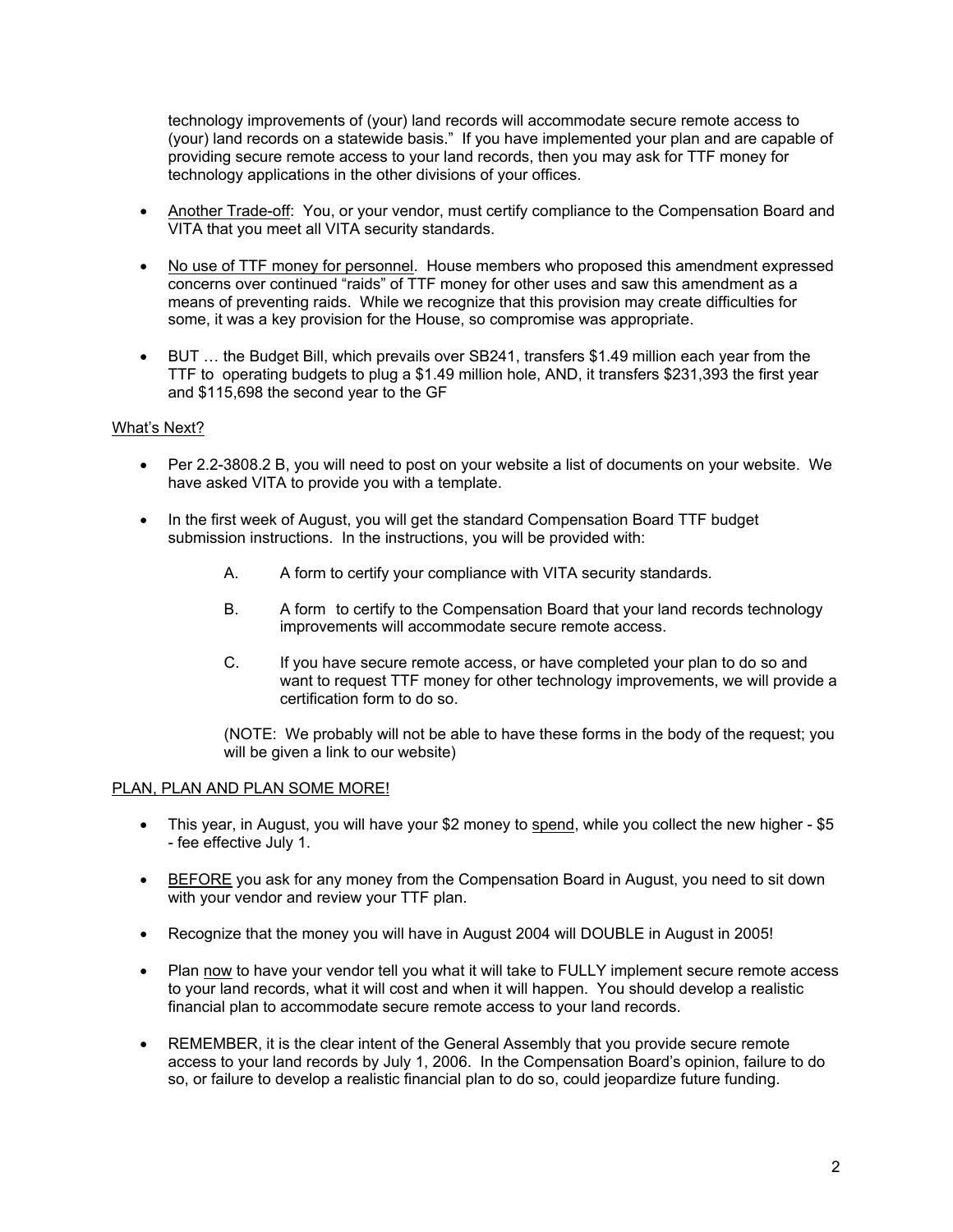- You have one year to plan and move forward with your technology plan. Do not let this opportunity pass you by!
- Because some of you left \$2 money unspent, the General Assembly assumed that technology was not a priority with Clerks. The moral of the story is that if you leave money in TTF, it will just invite another raid by the General Assembly!
- As a final thought … the reason the General Assembly and Executive Branch TOOK TTF money is because it was there! By using the money for technology upgrades, the General Assembly will see that Clerks are making good use of the TTF money.
- BOTTOM LINE: The General Assembly said four things in SB241:
	- 1. We want secure remote access to land records by July 1, 2006.
	- 2. We are doubling the amount of money available to do so.
	- 3. When you are finished providing secure remote access to your land records, you can automate the rest of your office.
	- 4. And, we are concerned about unauthorized access to your records, so you must certify your adherence to security policies.

# CURRENT FISCAL YEAR STATUS

- FY04 collections are projected to be approximately \$8.6 million (\$5.7 in \$2 funds and \$2.9 in \$1 funds).
- •

# FY05 PROJECTIONS

• FY05 projections are based on assumption that all budgeted FY04 funds will be spent by the end of the fiscal year. Since that is not likely, there will be more money available than the current projection shows.

# General Assembly Approved Transfers of TTF

- There continues to be a \$1.49 million hole in the Clerks' general fund operating expenses, created by budget cuts in FY04. Language that allowed for the transfer of TTF funds to off-set this reduction was included in the new biennial budget.
- The \$1.49 million transfer will be distributed among all Clerks offices, except those that do not receive reimbursement (Newport News, Richmond, & Roanoke), based on each offices percentage of the total operating budget. Because this transfer directly off-sets the operating expenses of each individual office, the transfer is made from each localities \$2 TTF.

# **\$1 Funds**

• The Governor's Budget Bill as introduced also included a transfer of \$231,393 of TTF money to the General Fund. This transfer will be made from the \$1 portion of the TTF.